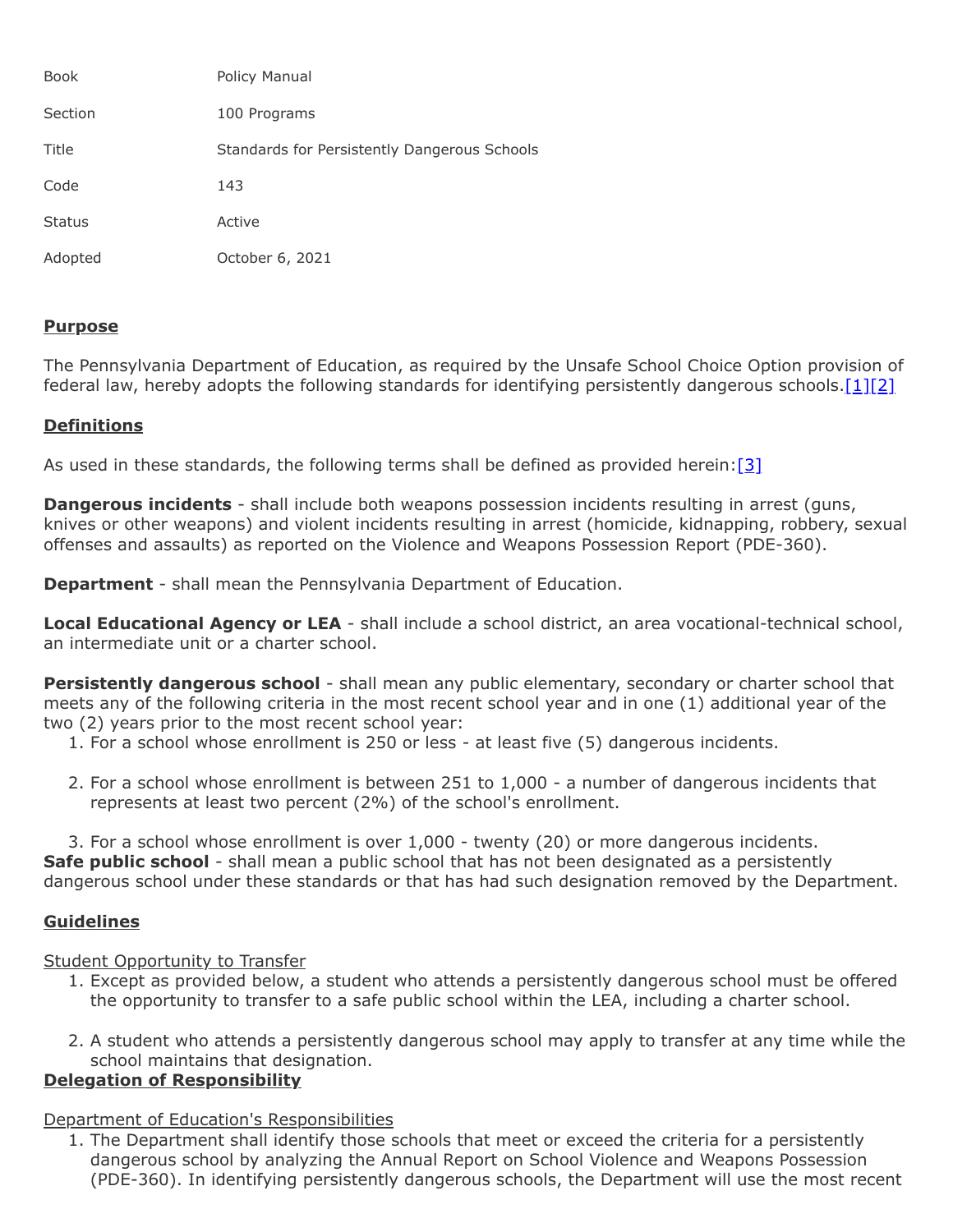data available to it from the reporting LEA, and will take all reasonable steps to verify that the data is valid and reliable.

- 2. After review and verification of PDE-360 data, the Department shall promptly inform an LEA when any of its schools meets the definition of persistently dangerous school.
- 3. The Department shall provide technical assistance to the LEA in developing a corrective action plan. The Department shall review proposed corrective action plans submitted by LEAs and shall approve suitable corrective action plans.
- 4. After approval of the corrective action plan, the Department shall conduct a site visit to each persistently dangerous school to assess the school's progress in implementing the plan. If no significant improvement is observed, the Department may require the LEA to submit a revised corrective action plan for that school.
- 5. The Department shall reassess a school's designation as persistently dangerous at the end of the school year during which its corrective action plan is completed.
- 6. During the reassessment described above, the Department shall remove the designation if the school no longer meets the definition of persistently dangerous school.

#### LEA's Responsibilities

- 1. Pursuant to Pennsylvania's Safe Schools Act, all school entities as defined by the Act must report to the Department all incidents involving acts of violence; possession of a weapon; or the possession, use, or sale of a controlled substance, alcohol, or tobacco by any person on school property or at school-sponsored events or on school transportation to and from school or schoolsponsored activities. $[4]$
- 2. Within ten (10) school days of receiving notification by the Department, an LEA shall notify the parent or legal guardian of each student who attends the school that the Department has identified the school as persistently dangerous.
- 3. The LEA shall offer all students who attend the school the opportunity to transfer to a safe public school, including a charter school, within the LEA.
- 4. The notification and offer to transfer shall state that no student is required to transfer to another school.
- 5. Upon receipt of an application to transfer, the LEA shall transfer the student within thirty (30) calendar days.
- 6. When considering a student's request to transfer to another school, the LEA should take into account the particular needs of the student and the parent/guardian.
- 7. To the extent possible, the LEA should allow the student to transfer to a school that is making adequate yearly progress, and one that is not identified as being in school improvement, corrective action, or restructuring.
- 8. A charter school only has to accept a student who meets its admission criteria if space is available.
- 9. If there is not another safe school within the LEA to which students may transfer, the LEA is encouraged, but not required, to establish an agreement with a neighboring LEA to accept the transfer of students.
- 10. The LEA must submit a corrective action plan to the Department within thirty (30) calendar days of receiving notification that a school has been identified as persistently dangerous.